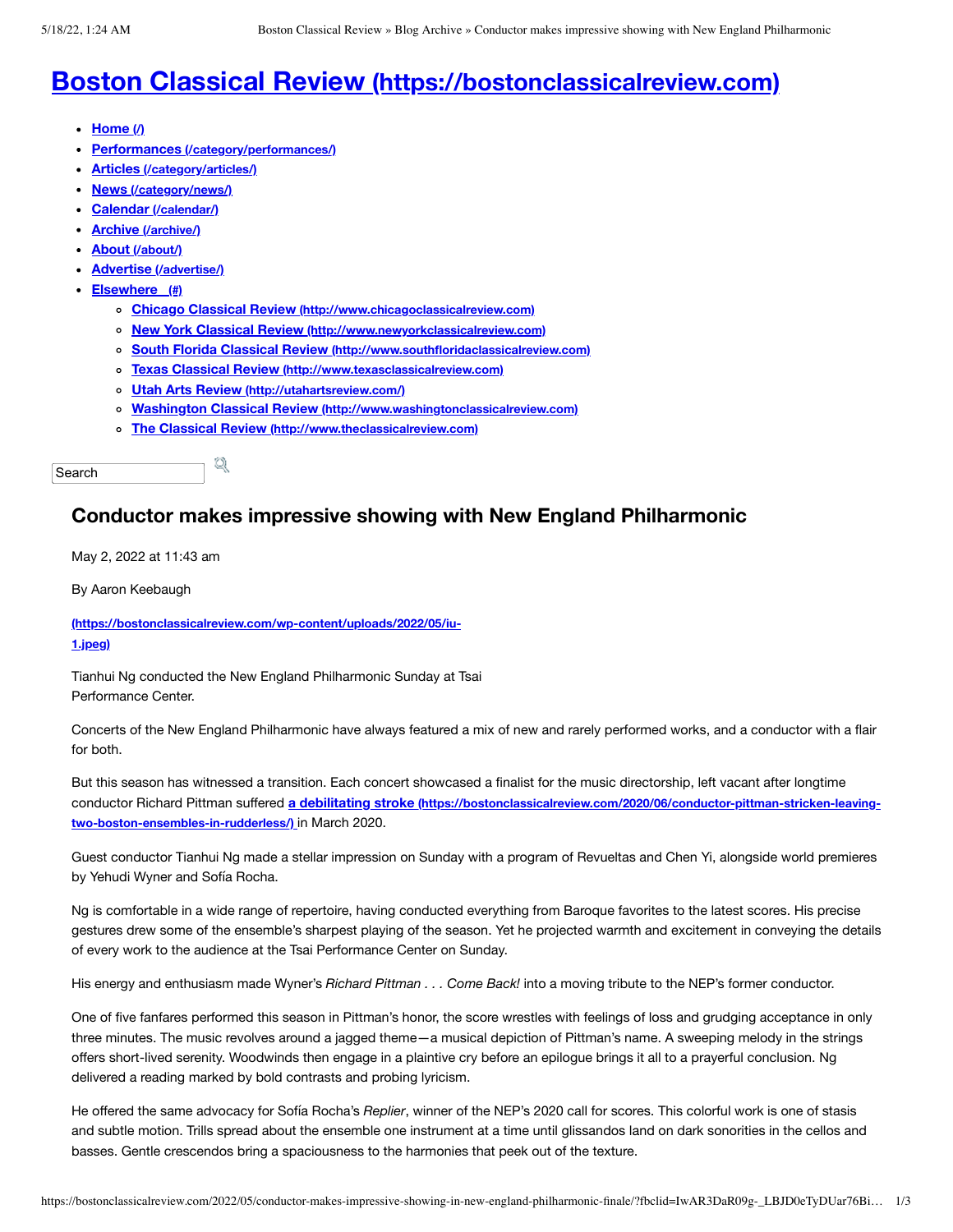5/18/22, 1:24 AM Boston Classical Review » Blog Archive » Conductor makes impressive showing with New England Philharmonic



Yet there is a sense of momentum in the work's 14-minute span. Tension builds at a glacial pace, breaking in a playful dialogue between piano and harp. But angst returns in a final collage of dissonance. *Replier* is music at its most elemental, and Ng made a compelling case by drawing attention to every detail.

Chen Yi's *Spring in Dresden* expresses its pent-up energy through a similar musical style. Rocha's teacher at the University of Missouri-Kansas City Conservatory, Yi composed this score in 2005 as an homage to post-war Germany as well as traditional Chinese music.

At twenty minutes, this concerto for violin and orchestra is less thematic than gestural. The music unfolds in eerie glissandos and agitated figures passed evenly between soloist and the larger forces. Yet like a mosaic viewed at a distance, the intimate passages create a sense of grandeur. All builds to a climax, where the frenzy evaporates into shimmering sonorities that fade into silence.

Sunday's soloist was NEP concertmaster Danielle Maddon, who found mystery in every dusky flourish. Ng's careful guidance revealed the music's tasteful idiosyncrasies. The accompanying texture coursed and crackled, with the conductor teasing out supple string and wind lines to complement Maddon.

In Revueltas's *La Noche de los Mayas*, Ng painted a vivid scene of indigenous life in the Yucatán. The soundtrack for a 1939 Mexican film, this music treats native rhythms in a harmonic style

reminiscent of Stravinsky and Bartók.

The focus of José Ives Limantour's 1961 arrangement, heard Sunday, is the fourteen percussionists, who weave a polyrhythmic tapestry topped off by wild calls from a conch shell, expertly played by NEP composer-in-residence Eric Nathan.

Ng found an otherworldly splendor in the opening theme. Strings took on bright sonority, while winds and brass made the most of the wailing cries. "Noche de jaranas," with its driving mixed meters, sounded with the zest of a country band. Basses and low brass brought momentary darkness to "Noche de Yucatán." With percussionists fully engaged, Ng and the ensemble rendered "Noche de encantamiento" with festive exuberance.

Posted in **Performances [\(https://bostonclassicalreview.com/category/performances/\)](https://bostonclassicalreview.com/category/performances/)**

## **Leave a Comment**

Name (required):

Email (will not be published) (required):

Website: